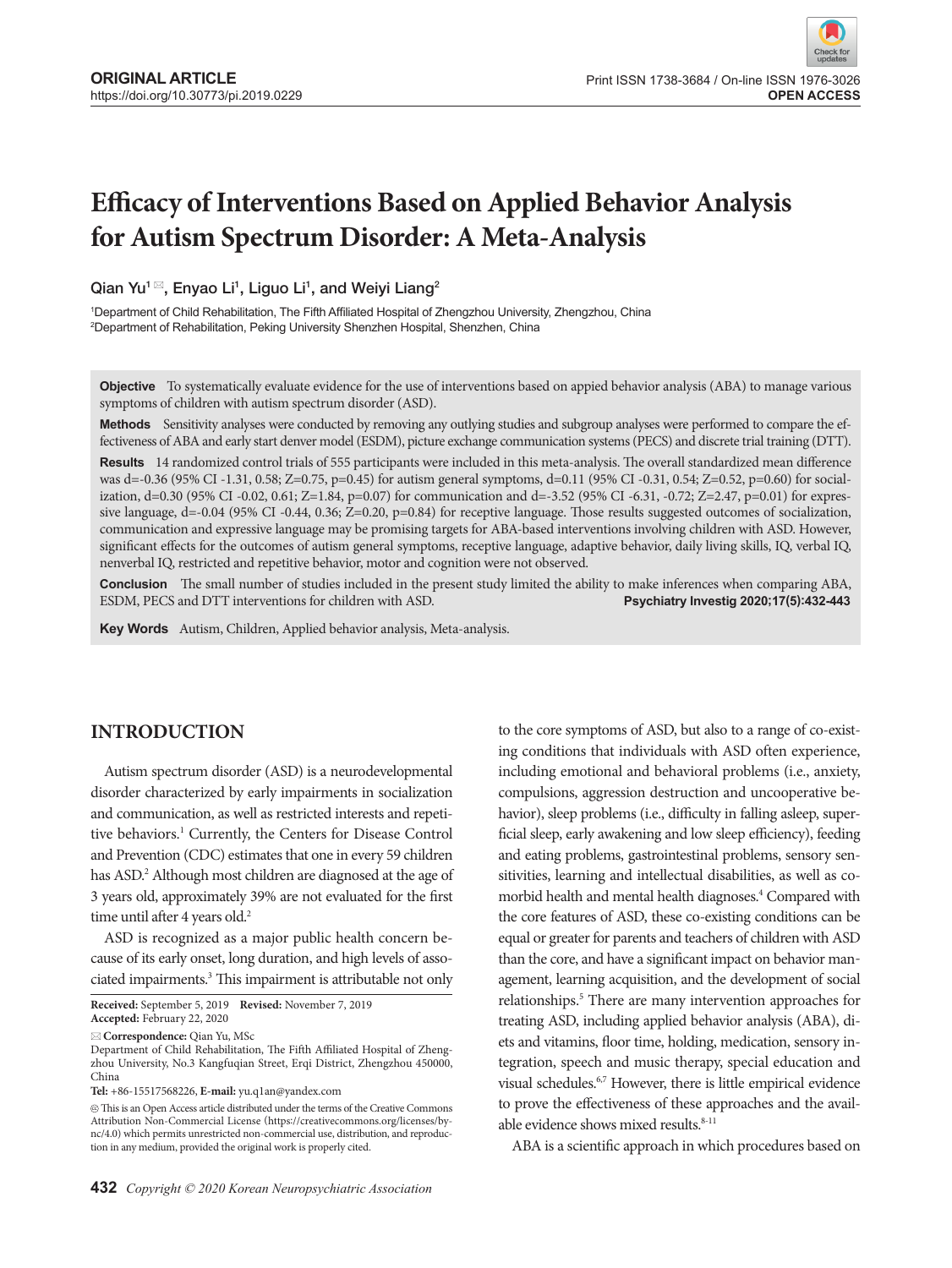the principles of behavior are systematically applied to identify environmental variables that influence socially significant behavior and are used to develop individualized and practical interventions.12,13 This methodology is highly effective in teaching basic communication, games, sports, social interaction, daily living and self- help skills. As the increasing number of service providers and certified professionals in the field have suggested, the ABA field has shown even more significant growth in the field of behavioral interventions for children with autism.14,15 Since the mid-1980s, there has been evidence that ABA has contributed to the steady accumulation of intelligence, language and social functions in children with ASD.16-18

Nowadays, there are also several types of interventions which are based on ABA and share a common set of core features, such as Early Start Denver Model (ESDM), Picture Exchange Communication Systems (PECS), Discrete Trial Training (DTT) and Pivotal Response Treatment (PRT). ESDM uses the teaching strategies which involve interpersonal exchange and positive affect, shared engagement with real-life materials and activities, adult responsivity and sensitivity to child cues, and focus on verbal and nonverbal communication, based on a developmentally informed curriculum that addresses all developmental domains.19

PECS is a manualized program that guides children to use an exchange-based communication system, which has been a common intervention choice for nonverbal children with ASD in clinical and school settings.20 DTT consists of a series of direct and systematic instruction methods, which are used repeatedly until the children acquires the skills and focuses on analyzing the skills into small elements and units.<sup>21</sup> PRT is an intervention that focuses on arranging the environment to promote the use of target structures and then provides opportunities for children to use the target structures in natural game interactions.<sup>22</sup> Even though these interventions have their own designs and performance forms, they are all consistent with the principles of ABA and show effectiveness in different functions of children with ASD.<sup>19-22</sup>

The literature on ABA-based interventions for children with ASD has been constantly growing over the past decade. At present, there are quite a number of studies on psychosocial interventions based on ABA in children with ASD. Furthermore, comparable outcome measures were used in the study to make meta-analysis possible. This meta-analysis would include ABA-based interventions like ABA, ESDM, PECS, DTT, PRT and so on.

The primary purpose of this meta-analysis was to systematically review the evidence for the use of ABA-based interventions to manage dysfunction in children with ASD. In addition, we would also examine the differences among types of ABA-

based interventions in the improvement of ASD symptoms.

## **METHODS**

#### **Protocol registration and PRISMA guidelines**

The procedures for this meta-analysis have been registered in the PROSPERO International prospective register of systematic reviews (No. CRD42018118487), which published protocols from systematic reviews prior to the initiation of data extraction in an effort to reduce reporting bias.23,24 The methods used to conduct this study were in accordance with the Cochrane Handbook for Systematic Reviews.<sup>25</sup> This study was designed in accordance with the PRISMA guidelines.<sup>26</sup>

#### **Information sources and search strategy**

Two independent researchers identified studies by searching electronic databases and manually searching for appropriate published studies and published system reviews. The following databases were searched: Pubmed, Embase, Web of Science, Cochrane Library, Wanfang and Weipu. The main keywords utilized in the article searches included the following: autism spectrum disorder, autism, autistic disorder, ASD; applied behavior analysis, ABA; discrete trial teaching, DTT; pivotal response treatment, PRT; picture exchange communication system, PECS; early start denver model, ESDM; psychotherap\* and cognitive behavi\* therap\*. It was limited to the title, abstract or topic, depending on the availability of search options in each database. The search was limited to journals in English and Chinese. Additionally, the search was not limited by date. Thus, all databases were searched from the earliest indexed date to December 24, 2018.

#### **Eligibility criteria and study selection**

Studies were included if they met the following criteria: 1) the study should be a randomized controlled trial (RCT); 2) participants were between the ages of 0 and 18 years old; 3) participants were diagnosed with ASD; 4) the treatment used in experimental group was based on / derived from applied behavior analysis (DTT, PST, PECS, ESDM and so on); 5) the treatment used in control group was conventional intervention; 6) the study included at least one standardized continuous outcome measure related to autistic symptom. The final selection of studies was performed using tools provided in the Cochrane Collaboration Handbook.<sup>27</sup>

## **Selection of outcome measures**

Outcome measures were selected depending on their validity and frequency of use. Judgement of the validity of autistic symptoms measures in the ASD population was based on two methodologically rigorous reviews which were recently pub-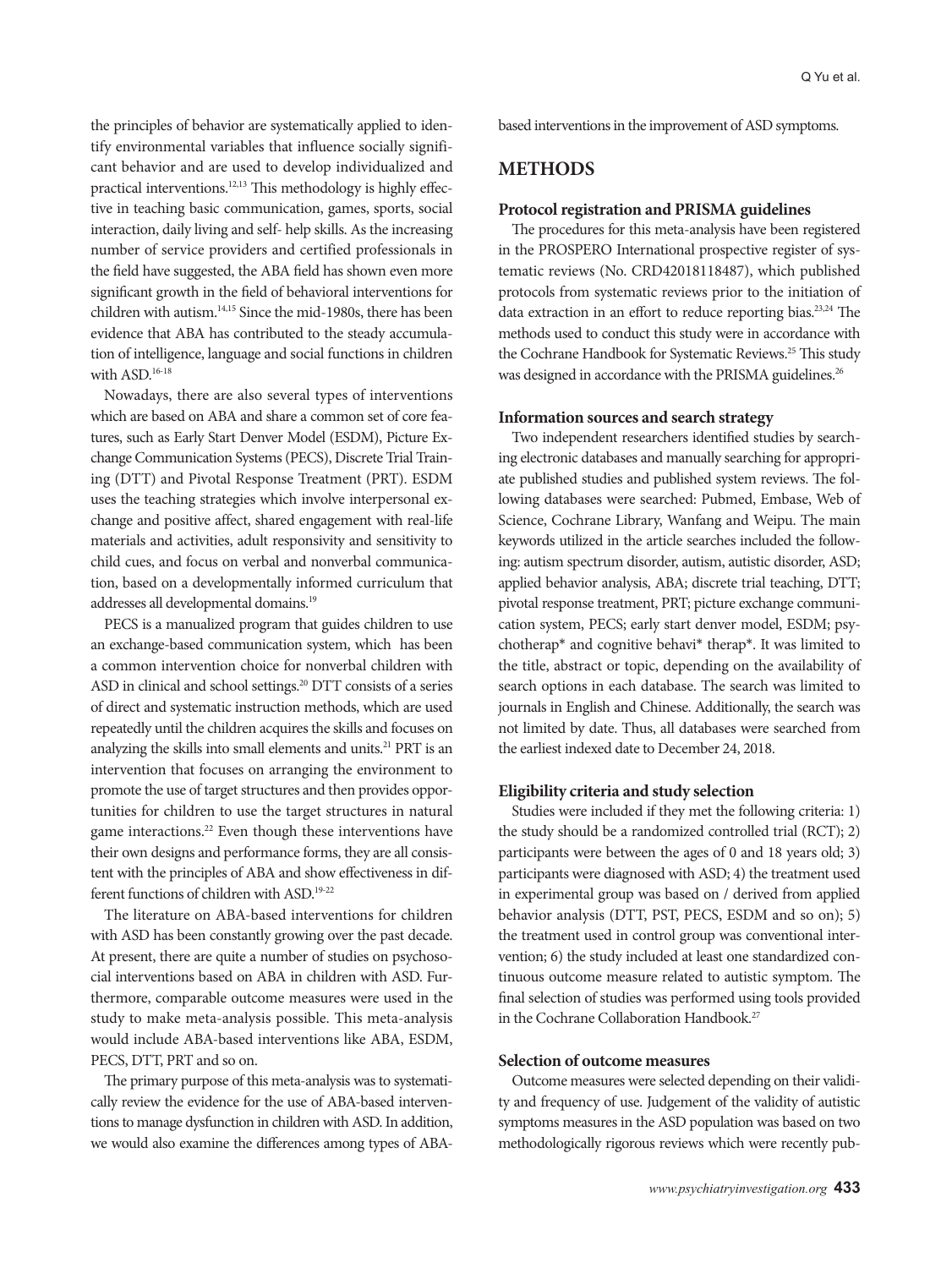lished. This study mainly selected outcomes related to highfrequency autistic symptoms (used more than 3 times in all included researches). Therefore, the general symptomatic outcomes of ASD, including socialization outcomes, communication outcomes, expressive language outcomes, receptive language outcomes, adaptive behavior outcomes, daily living skills outcomes and intelligence quotient (IQ) outcomes, were finally selected in this study. The selected indicators of general symptom outcomes for ASD were Mullen Scales of Early Learning (MSEL), Autism Diagnostic Observation Schedule (ADOS), Assessment of Basic Language and Learning Skills (ABLLS), Aberrant Behavior Checklist (ABC), The Autism Diagnostic Interview-Revised (ADI-R), Vineland Adaptive Behavior Scales (VABS), Autism Treatment Evaluation Checklist (ATEC) and Childhood Autism Rating Scale (CARS). The selected measures for socialization outcome were ADI-R and VABS. The selected measures for communication outcome were VABS and Psychoeducational Profile (C-PEP). The selected measures for expressive language outcome were MSEL, ADOS and Reynell Developmental Language Scales (RDLS). The selected measures for receptive language outcome were RDLS and MSEL. The selected measures for adaptive behavior outcome were VABS and C-PEP. VABS was also used for daily living skills outcome measure. In addition, Differential Ability Scales (DAS) and Stanford-Binet Intelligence Scale (SBIS) were chosen as measures of IQ outcomes.

If two of the selected outcome measures were used in a study, one of them was chosen for analysis.

#### **Data collection process and risk of bias within studies**

Data extraction and risk of bias assessment were performed according to the Cochrane Collaboration Guidelines. All references found by the search strategy were gathered by the reference management program EndNote X6 (Thomson Reuters, New York City, USA). All citation sourced from the search strategy were transferred to EndNote X6. The first author conducted the systematic search and the second author verified inclusion/ exclusion of a subset of studies. The two authors independently screened the originally selected studies and agreed on which studies should be selected for the review. Data extraction and risk of bias assessment were conducted independently by the first and second authors. In the event of a disagreement, resolutions were reached in discussion with the third referees, if necessary following inspection of the full paper. The Cochrane Collaborative tool was used to assess the risk of bias in each included study. The tool included the following domains: sequence generation, allocation concealment, blinding of participants and personnel, blinding of outcome assessment, complete outcome data, selective outcome reporting, and other sources of bias. Studies were allocated to three

categories according to our judgment of each area or potential risk of bias: low risk of bias, unclear risk of bias and high risk of bias. Only methodological strengths and weaknesses associated with the results of this meta-analysis were considered when assessing the risk of bias. Whether the study should be included in the meta-analysis is judged individually based on the results of the risk of bias assessments, excluding those with higher bias risk.

Selection bias was assessed based on adequate description of random sequence generation and concealment of treatment group allocation. In order to maintain the highest level of scientific and methodological rigor, it was determined that only RCTs would be included in this review. Thus, selection bias would only come from treatment allocation. Due to the nature of interventions, blinding of participants and personnel was not feasible in any of the included studies. Thus, all studies had a high risk of performance bias. Attrition bias was assessed by examining the reports of withdrawals and drop-outs. Outcome data were considered complete if there were no missing pre- or post-treatment data, or if the study authors had carried out an intent-to-treat analysis. Therefore, reporting bias was evaluated purely based on evidence of selective outcome reporting provided in the study reports. There was no exclusion study based on bias risk assessment.

#### **Summary measures and syntheses of results**

Data syntheses were performed using Review Manager version 5.3 (Cochrane Collaboration software). We assessed continuous data and analyzed continuous data based on the basis of the available means and standard deviations. There was no clear evidence that the distribution was biased. Assuming that two or more studies were found to be suitable for inclusion and that those studies were considered to be satisfactory, a meta-analysis of the results was performed. Since the studies measured several outcomes in a nonuniform manner, outcome data were synthesized using standardized mean difference (mean/standard deviation) for both intervention and control group.

Higgin's I<sup>2</sup> test was used to describe the impact of heterogeneity on the effect estimates in percentage terms. It was chosen over Cochrane's Q Test (a value of 0.10 used as a cut-off for significance) since the latter had low power when there were few studies. Higgins et al.<sup>28</sup> proposed a tentative classification of I<sup>2</sup> values with the purpose of helping to interpret its magnitude. Thus, percentages of around  $25\%$  ( $I^2=25$ ),  $50\%$  $(I<sup>2</sup>=50)$ , and 75%  $(I<sup>2</sup>=75)$  would mean low, medium, and high heterogeneity, respectively. And a random-effect model was chosen to estimate the effect of intervention.<sup>29</sup>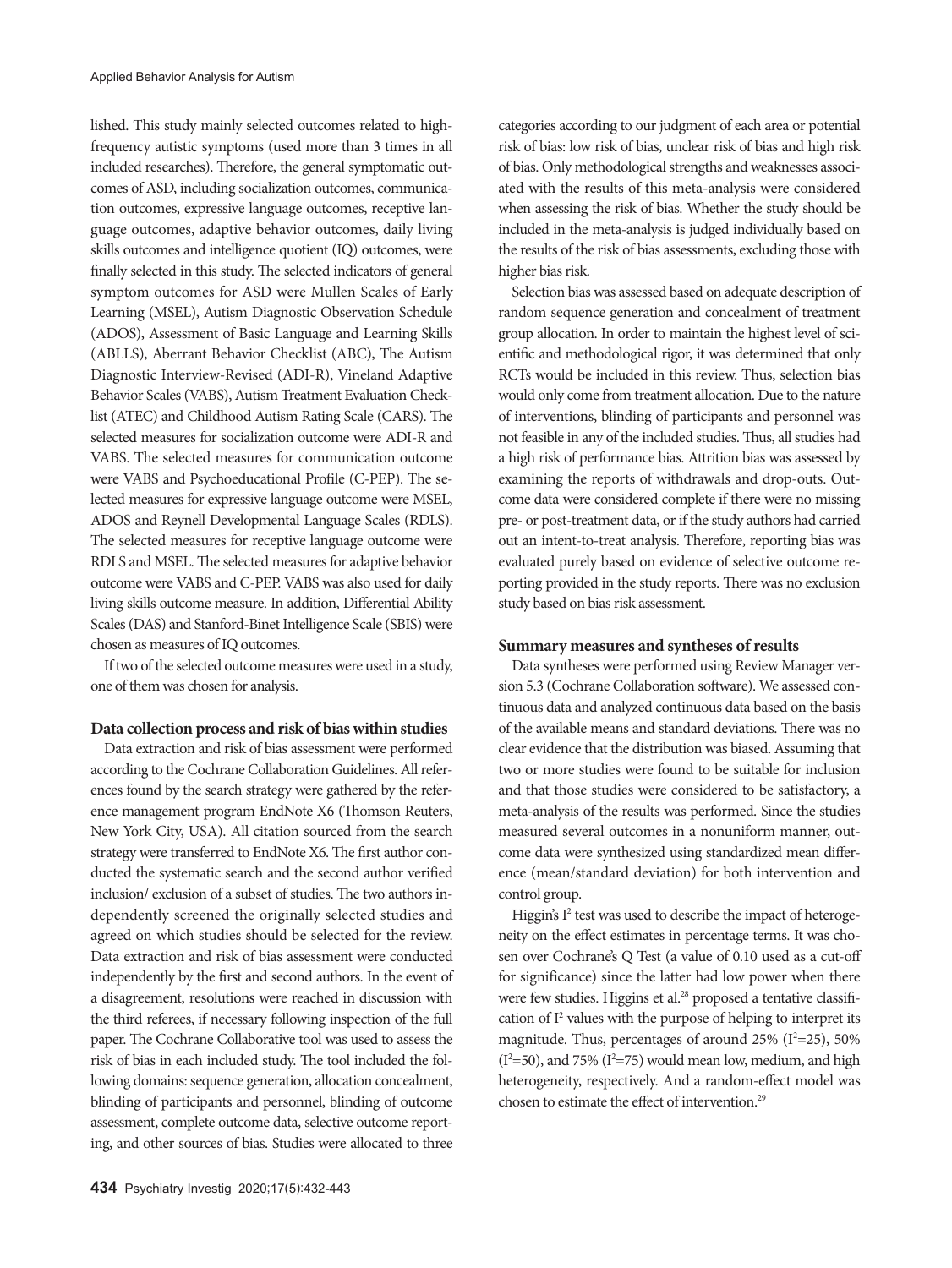

**Figure 1.** PRISMA flow diagram of study selection.

#### **Additional analysis**

Due to the relatively limited research addressing treatment options based on ABA for children and adolescents with ASD, it was deemed appropriate to include studies that used applied behavior analysis (ABA), discrete trial teaching (DTT), pivotal response treatment (PRT), picture exchange communication system (PECS) or early start denver model (ESDM) as intervention in experimental group. To compare the effectiveness of these delivery methods, a subgroup analysis was conducted by comparing the confidence intervals of the summary estimates in these subgroups (ABA group, DTT group, PRT group, PECS group, and ESDM group). No overlap or minimal overlap between the confidence intervals was considered statistically significant. Only subgroup analysis of the result measurements was performed if the overall summary estimates were significant.

Because of the small number of studies in each review category, it is not possible to formally assess publication bias through funnel plots or statistical tests.<sup>30,31</sup> In order to analyze the impact of outlying studies on summary estimates, sensitivity analysis was carried out by removing each type of outlier studies.

## **RESULTS**

#### **Study selection**

Flow diagram of the search results was shown in Figure 1. 1,421 records were identified through database searching and 2 of additional records were identified from published systematic review. After removing 306 duplicated records, 1,117 records were screened based on the title and abstract, 1,242 of which were excluded. 33 of full-text articles were assessed for eligibility and 19 of them were excluded for the following reasons: eight studies were not RCTs; one study could not provide full text after contacting the author; three studies only provided abstracts of conference articles; four studies did not meet the requirement for participants; three studies did not meet the requirement of interventions in the control group; one study did not include relevant outcomes. Finally, 14 RCTs were included in this review and meta-analysis.<sup>32-45</sup>

#### **Study characteristics**

A summary of study characteristics could be found in Table 1. A total of 555 participants (278 of experimental groups and 277 of control group) aged 6 to 102 months were included. Participants were composed of American, European, Latino, Asian, African and multiracial people. All participants in 14 studies had diagnosis of ASD by clinicians with the ADOS, the Autism Diagnostic Interview-Revised (ADI-R), the Diagnostic and Statistical Manual of Mental Disorders, Fourth Edition (DSM-VI) or the Diagnostic and Statistical Manual of Mental Disorders, Fifth Edition (DSM-5).<sup>32-45</sup> Each study included at least one standardized continuous outcome measure related to autistic symptoms, such as socialization, communication, adaptive behavior, language, verbal IQ, non-verbal IQ, inappropriate speech, response, imitation, irritability, noncompliance, motor, body use, activity level, daily living skills, selfhelp, IQ, cognitive, early-learning, visual reception, general impression and so on. The scales with higher using frequency were ADI-R, ADOS, MSEL, VABS, ABC, CARS, ABLLS, ATEC and C-PEP.

Five studies used ABA-based intervention, 36,38,40-42 one study used DTT,<sup>37</sup> five studies used ESDM<sup>32-34,39,43</sup> and three studies were found to use PECS.<sup>35,44,45</sup> Eight studies were administrated by trained therapists,<sup>32,33,36,40-42,44,45</sup> while five by teachers<sup>35,37-39,43</sup> and one by parents.<sup>34</sup> Seven studies encouraged parents or caregivers to assist with generalization of acquired skills to the home environment and one of them also needed parents or caregivers to cooperate with therapists on home visit and supervision.<sup>32,33,36,39-41,44</sup> Dawson et al.<sup>33</sup> provided continuous training for parents during semimonthly meeting to help them use the ESDM strategy in their daily activities.<sup>32</sup> The duration of each session was 30 to 120 minutes and the duration of the intervention was between 2 and 36 months. Intervention settings varied in different studies, such as center, elementary school, mainstream school, institution, kindergarten, department of developmental-behavioral pediatrics in hospital and home. All studies were approved by local Institutional Review Board and informed consents were obtained from the participants' parents. Gordon et al.<sup>35</sup> assigned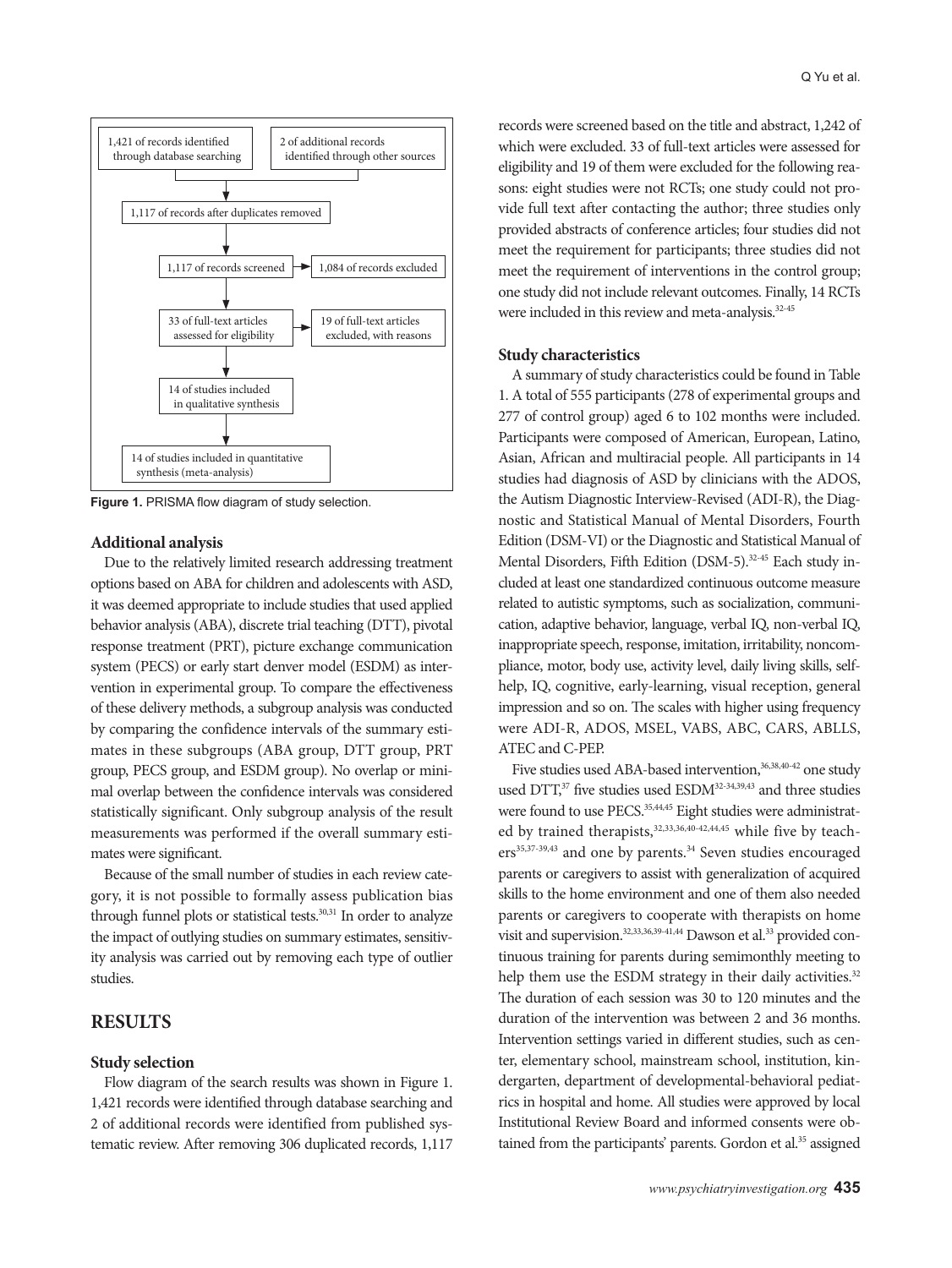|                              |                        |                        | Table 1. A summary of study characteristics |             |                                                                                                                                                                                                                                                                                                                                                                                                                                                                                                                                                                                                                                                                                                                                                                                                                                                                                                                                                                                                                                                                                                                                                                                                                                                                                                                                                                                                                                   |                       |                                                                  |                                                                   |                                           |
|------------------------------|------------------------|------------------------|---------------------------------------------|-------------|-----------------------------------------------------------------------------------------------------------------------------------------------------------------------------------------------------------------------------------------------------------------------------------------------------------------------------------------------------------------------------------------------------------------------------------------------------------------------------------------------------------------------------------------------------------------------------------------------------------------------------------------------------------------------------------------------------------------------------------------------------------------------------------------------------------------------------------------------------------------------------------------------------------------------------------------------------------------------------------------------------------------------------------------------------------------------------------------------------------------------------------------------------------------------------------------------------------------------------------------------------------------------------------------------------------------------------------------------------------------------------------------------------------------------------------|-----------------------|------------------------------------------------------------------|-------------------------------------------------------------------|-------------------------------------------|
| Study                        | Exp.                   | Cont.                  | Age                                         | Type        | Exp.                                                                                                                                                                                                                                                                                                                                                                                                                                                                                                                                                                                                                                                                                                                                                                                                                                                                                                                                                                                                                                                                                                                                                                                                                                                                                                                                                                                                                              | Exp.                  | Caregiver                                                        | Location                                                          | Outcome                                   |
|                              | $\widehat{\mathsf{g}}$ | $\widehat{\mathsf{S}}$ | (months)                                    | of Exp.     | dosage                                                                                                                                                                                                                                                                                                                                                                                                                                                                                                                                                                                                                                                                                                                                                                                                                                                                                                                                                                                                                                                                                                                                                                                                                                                                                                                                                                                                                            | administrator         | involvement                                                      |                                                                   | measurement                               |
| Dawson et al. <sup>32</sup>  | $\frac{48}{5}$         | $\overline{21}$        | 54.1                                        | <b>ESDM</b> | a week, for 2 years<br>2 h each time, twice a day,<br>5 days                                                                                                                                                                                                                                                                                                                                                                                                                                                                                                                                                                                                                                                                                                                                                                                                                                                                                                                                                                                                                                                                                                                                                                                                                                                                                                                                                                      | therapists<br>Trained | Parents used ESDM strategies<br>during daily activities          | Center                                                            | ADI-R, ADOS, MSEL,<br>PDD-BI, VABS        |
| Dawson et al. <sup>33</sup>  | $\sqrt{3}$             | $\overline{21}$        | 23.9                                        | <b>ESDM</b> | 5 days per week, for 2 years<br>session, twice a day,<br>2h per                                                                                                                                                                                                                                                                                                                                                                                                                                                                                                                                                                                                                                                                                                                                                                                                                                                                                                                                                                                                                                                                                                                                                                                                                                                                                                                                                                   | therapists<br>Trained | Parent gave family intervention Center<br>above 5 hours per week |                                                                   | ADI-R, ADOS, MSEL,<br>VABS, RBS           |
| Estes et al. <sup>34</sup>   | 39                     | $\overline{21}$        | 24                                          | <b>ESDM</b> | A high level of intensity,<br>for 2 years                                                                                                                                                                                                                                                                                                                                                                                                                                                                                                                                                                                                                                                                                                                                                                                                                                                                                                                                                                                                                                                                                                                                                                                                                                                                                                                                                                                         | Parents               | Children only got in-home<br>intervention                        | Home                                                              | DAS, VABS, ADOS,<br>ABC, ADI-R            |
| Gordon et al. <sup>35</sup>  | 26                     | 28                     | 81.6                                        | PECS        | Once a day, for 9 months                                                                                                                                                                                                                                                                                                                                                                                                                                                                                                                                                                                                                                                                                                                                                                                                                                                                                                                                                                                                                                                                                                                                                                                                                                                                                                                                                                                                          | Teachers              | No involvement                                                   | Elementary school                                                 | Videotaped observation<br>ADOS, COSMIC,   |
| Grindle et al. <sup>36</sup> | $\Box$                 | 18                     | 58.2                                        | <b>ABA</b>  | 6 h each day, 5 days per week,<br>for 2 years                                                                                                                                                                                                                                                                                                                                                                                                                                                                                                                                                                                                                                                                                                                                                                                                                                                                                                                                                                                                                                                                                                                                                                                                                                                                                                                                                                                     | Therapists            | Generalization of acquired<br>skills at home                     | Mainstream school                                                 | SBIS-4, LIPS-R, VABS,<br>ABLLS, ABLLS-R   |
| Hamdan $^{37}$               | 13                     | 13                     | 102.0                                       | DTT         | 3 sessions a week, for 12 weeks<br>35 min per session,                                                                                                                                                                                                                                                                                                                                                                                                                                                                                                                                                                                                                                                                                                                                                                                                                                                                                                                                                                                                                                                                                                                                                                                                                                                                                                                                                                            | students<br>Teacher   | No involvement                                                   | Institution                                                       | <b>NVCSS</b>                              |
| Leaf et al. <sup>38</sup>    | $^{\circ}$             | N                      | 6.0                                         | <b>ABA</b>  | 32 sessions in total<br>2 h per session,                                                                                                                                                                                                                                                                                                                                                                                                                                                                                                                                                                                                                                                                                                                                                                                                                                                                                                                                                                                                                                                                                                                                                                                                                                                                                                                                                                                          | Teachers              | No involvement                                                   | Kindergarten                                                      | GARS-2, SSIS, SRS, WM,<br>ABC, SVS        |
| Li et al. <sup>39</sup>      | $\overline{17}$        | 18                     | 38.0                                        | <b>RSDM</b> | 2 h a session, 1 session per day,<br>6 days a week, for 12 weeks                                                                                                                                                                                                                                                                                                                                                                                                                                                                                                                                                                                                                                                                                                                                                                                                                                                                                                                                                                                                                                                                                                                                                                                                                                                                                                                                                                  | Teachers              | 2-h ESDM intervention<br>at home per day                         | behavioral pediatrics in hospital<br>Department of developmental- | ABC, CARS, CGI-S                          |
| Sallows et al. <sup>40</sup> | $\overline{13}$        | $\supseteq$            | 33.0                                        | ABA         | 37 h a week in year 2<br>39 h a week in year 1                                                                                                                                                                                                                                                                                                                                                                                                                                                                                                                                                                                                                                                                                                                                                                                                                                                                                                                                                                                                                                                                                                                                                                                                                                                                                                                                                                                    | Therapists            | Weekly supervision<br>at home                                    | School                                                            | VABS                                      |
| Smith et al. <sup>41</sup>   | $\overline{15}$        | 13                     | 36.0                                        | <b>ABA</b>  | 30 h a week, for 2-3 years                                                                                                                                                                                                                                                                                                                                                                                                                                                                                                                                                                                                                                                                                                                                                                                                                                                                                                                                                                                                                                                                                                                                                                                                                                                                                                                                                                                                        | therapists<br>Student | Cooperation with home<br>visit and group visit                   | School                                                            | SBIS, RDLS, VABS, ACBC,<br>WIAT, ELM, FSQ |
| $\mathbf{Yan}^{42}$          | 42                     | 42                     | 38.0                                        | <b>ABA</b>  | 30-40 h a week, for 6 months                                                                                                                                                                                                                                                                                                                                                                                                                                                                                                                                                                                                                                                                                                                                                                                                                                                                                                                                                                                                                                                                                                                                                                                                                                                                                                                                                                                                      | Therapist             | No involvement                                                   | Hospital                                                          | ATEC, C-PEP, ASSS,<br>PedsQLTM, ABC       |
| Xu et al. <sup>43</sup>      | $\tilde{16}$           | $\overline{c}$         | 47.5                                        | <b>RSDM</b> | a session, 2 sessions a day, Teachers<br>5 days a week, for 8 weeks<br>$30$ min                                                                                                                                                                                                                                                                                                                                                                                                                                                                                                                                                                                                                                                                                                                                                                                                                                                                                                                                                                                                                                                                                                                                                                                                                                                                                                                                                   |                       | No involvement                                                   | Center                                                            | CARS                                      |
| Kong et al. <sup>44</sup>    | $\Omega$               | $\Omega$               | 54.0                                        | PECS        | a session, 1 session a day, Therapists<br>a week, for 6 months<br>$30 \text{ min}$<br>5 days                                                                                                                                                                                                                                                                                                                                                                                                                                                                                                                                                                                                                                                                                                                                                                                                                                                                                                                                                                                                                                                                                                                                                                                                                                                                                                                                      |                       | therapists on PECS<br>Cooperation with                           | behavioral pediatrics in hospital<br>Department of developmental- | C-PEP                                     |
| Liu et al. <sup>45</sup>     | 25                     | 25                     | 55.0                                        | PECS        | 1 session a day, 5 days a week,<br>for 6 months                                                                                                                                                                                                                                                                                                                                                                                                                                                                                                                                                                                                                                                                                                                                                                                                                                                                                                                                                                                                                                                                                                                                                                                                                                                                                                                                                                                   | Therapists            | No involvement                                                   | behavioral pediatrics in hospital<br>Department of developmental- | C-PEP                                     |
|                              |                        |                        |                                             |             | PDD-BI: Pervasive Developmental Disorder-Behavioral Inventory, VABS: Vineland Adaptive Behavior Scales, RBS: Repetitive Behavior Scale, DAS: Differential Ability Scales, ABC: Aberrant<br>Exp.: experimental group, Cont.: control group, ADI-R: Autism Diagnostic Interview-Revised, ADOS: Autism Diagnostic Observation Schedule, MSEL: Mullen Scales of Early Learning,<br>Social Skills Improvement System, SRS: Social Responsiveness Scale, WM: Walker-McConnell Scale of Social Competence and School Adjustment, SVS: Social Validity Survey, CARS: Child-<br>Behavior Checklist, SBIS-4: Stanford-Binet Intelligence Scale-Fourth Edition, LIPS-R: Leiter International Performance Scale-Revised, ABLLS: Assessment of Basic Language and Learning<br>Skills, ABLLS-R: Assessment of Basic Language and Learning Skills-Revised, NVCSS: Non-verbal Communication Skills Scale, GARS-2: Gilliam Autism Rating Scale-Second Edition, SSIS:<br>hood Autism Rating Scale, CGI-S: Clinical Global Impression-Severity, RDLS: Reynell Developmental Language Scales, ACBC: Achenbach Child Behavior Checklist, WIAT: Wechsler Indi-<br>vidualized Achievement Test, ELM: Early Learning Measure, FSQ: Family Satisfaction Questionnaire, ATEC: Autism Treatment Evaluation Checklist, C-PEP: Psychoeducational Profile,<br>ASSS: Autism Social Skills Scale, PedsQLTM: Pediatric Quality of Life Inventory Measurement Model |                       |                                                                  |                                                                   |                                           |

**436** Psychiatry Investig 2020 ;17 ( 5):432-443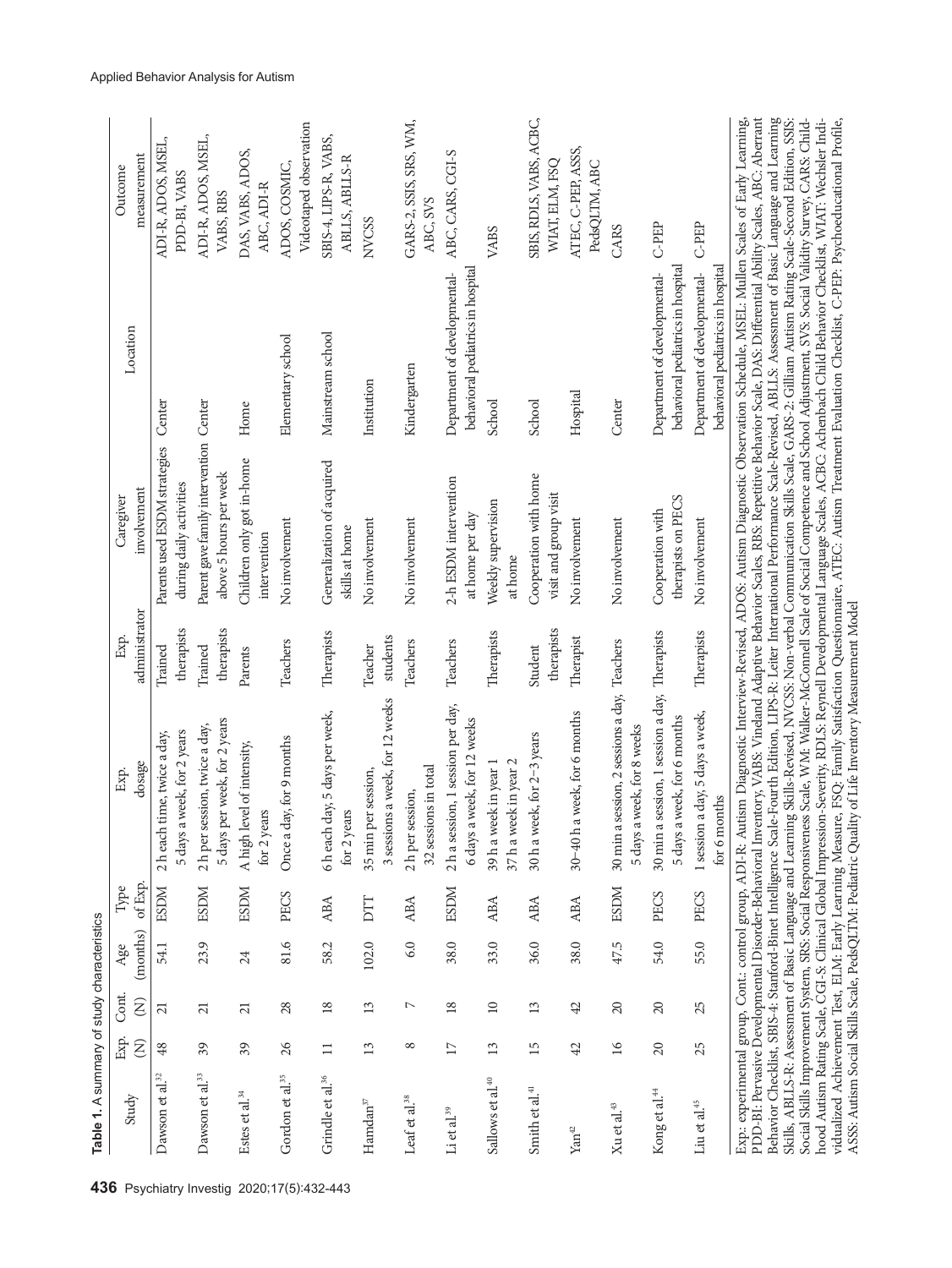all participants into three intervention groups. The patients in immediate treatment group (ITG; five class groups, 26 children) received training immediately after baseline assessment. The patients in delayed treatment group (DTG; six class groups, 30 children) received training about 9 months later and immediately after the second assessment. The patients in no-treatment group (NTG; six class groups, 28 children) received no training. In this review, we only selected the patients in immediate treatment group and no-treatment group. A summary of study characteristics can be found in Table 1.

#### **Risk of bias within studies**

## **Selection bias (random sequence generation and allocation concealment)**

All of the included studies were performed with adequate random sequence generation, either manually generated or computer-generated. Dawson et al.<sup>32</sup> used random permuted blocks (Fourth Edition), while Li et al.,<sup>39</sup> Yan et al.<sup>42</sup> and Kong et al.<sup>44</sup> used randomized digital table. Dawson et al.,<sup>32</sup> Gordon et al.,<sup>35</sup> Hamdan et al.,<sup>37</sup> Leaf et al.,<sup>38</sup> Li et al.,<sup>39</sup> Sallows et al.,<sup>40</sup> Smith et al.,<sup>41</sup> Yan et al.,<sup>42</sup> Xu et al.<sup>43</sup> and Kong et al.44 performed adequate allocation concealment. The remainder of the included studies indicated that allocation concealment was implemented, but did not provide sufficient information about the concealment method.

## **Performance and detection bias (blinding of participants, personnel and outcome assessment)**

As previously stated, blinding of participants and personnel was not possible in any of the included studies. And in all studies, clinicians rating scales were blind to treatment allocation so these outcome measures were considered to have a low risk of detection bias.

## **Attrition and reporting bias (incomplete outcome data and selective outcome reporting)**

Dawson et al.<sup>32</sup> was considered to have a high risk of attrition bias due to the deletion of missing data from the study analysis. The remainder of the included studies were deemed to have complete outcome data. There was no evidence of selective outcome reporting in any of the studies included. Risk of bias within studies is shown in Figure 2.

#### **Outcome of general symptoms of ASD**

Eleven studies reported the outcome of general symptoms of ASD and we rated the overall quality of the evidence as moderate.34-36,38-45 These studies reported 434 participants (215 in the experimental condition and 219 in the control condition). The overall standardized mean difference (SMD)



**Figure 2.** Risk of bias within studies.

was d=-0.36 (95% CI -1.31, 0.58; Z=0.75, p=0.45) with no significant difference between the experimental and control conditions. There were high levels of heterogeneity across included studies ( $I^2$ =94%). A forest plot illustrating these results was included in Figure 3.

A subgroup analysis was carried out on ABA-based intervention<sup>36,38,40-42</sup> versus PECS intervention<sup>35,44,45</sup> versus ESDM intervention<sup>34,39,43</sup> to compared the outcome of general symptoms of ASD. There was no significant difference in the effectiveness of interventions among ABA subgroup, ESDM subgroup and ESDM subgroup. In the ABA-based intervention subgroup, the overall SMD was d=-0.12 (95% CI -1.34, 1.10; Z=0.19, p=0.85) with on significant difference between experimental and control conditions.<sup>36,38,40-42</sup> As the high levels of heterogeneity existed, we found that the SDM reported by Sallows et al.<sup>40</sup> was an outlier. Therefore, we carried out a sensitivity analysis by removing the study of Sallows et al.<sup>40</sup> So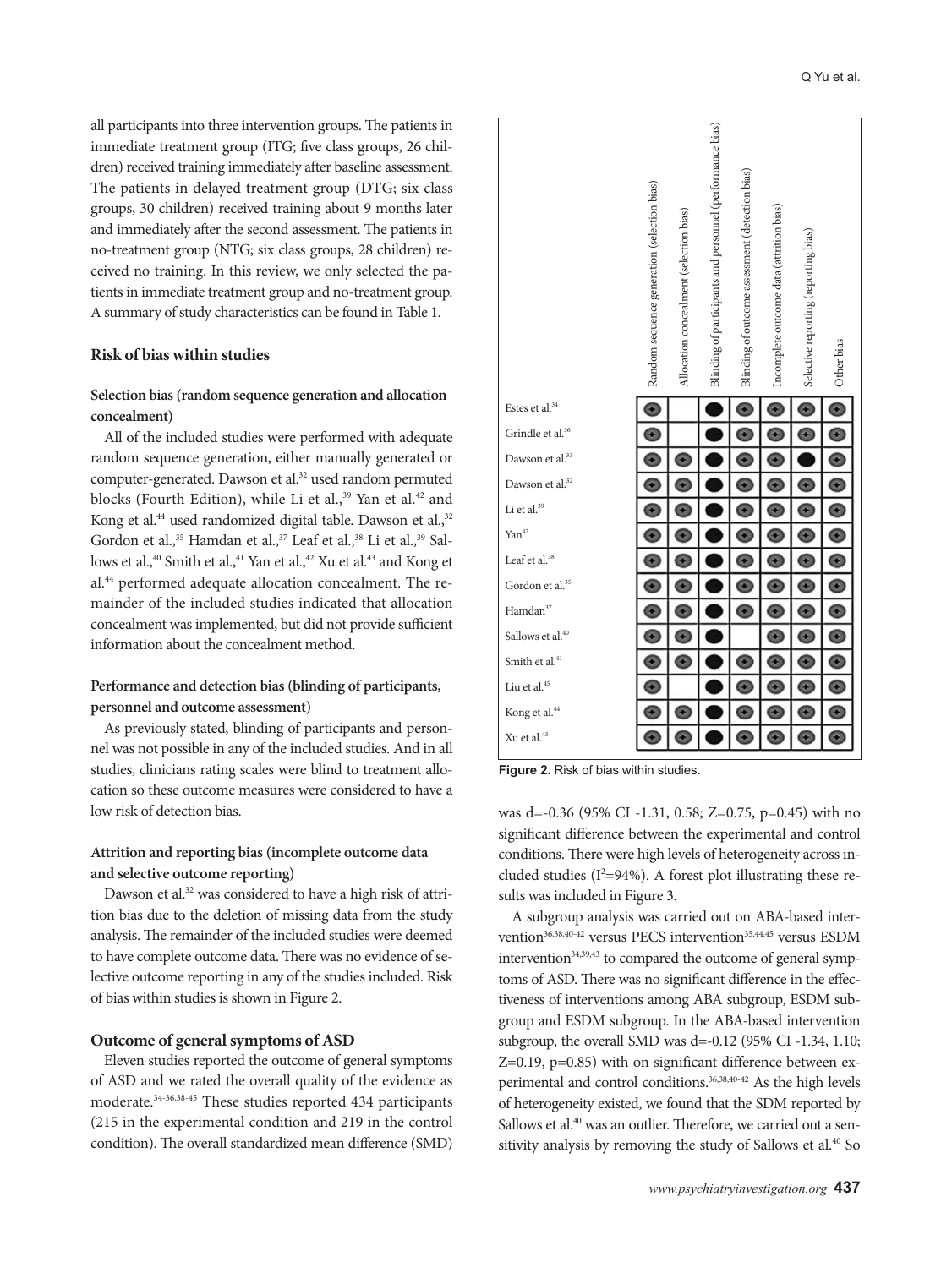

**Figure 3.** Forest plots.

that the overall SMD in ABA-based intervention subgroup was changed to 0.67 (95% CI -0.06, 1.29; Z=2.14, p=0.03) and the difference between intervention and control conditions was significant.

In the PECS intervention subgroup, the overall SMD was d=-3.67 (95% CI -7.88, 0.54; Z=1.71, p=0.09).<sup>35,44,45</sup> There were no significant differences between experimental and control conditions and the levels of heterogeneity among studies were high ( $I^2$ =98%). After conducting sensitivity analysis by removing the studies of Gordon et al.,<sup>35</sup> Liu et al.<sup>45</sup> and Kong et al.<sup>44</sup> respectively, the insignificance between experimental and control groups remained (p=0.16; p=0.32; p=0.33).

In the ESDM intervention subgroup, the overall SMD was d=-0.55 (95% CI -0.92, -0.17; Z=2.86, p=0.04) with significant difference between the experimental and control conditions.34,39,43 There was no significant heterogeneity across studies (I<sup>2</sup>=0%, p=0.76).

#### **Outcome of socialization**

Six studies reported the outcome of socialization and we rated the overall quality of the evidence as moderate.<sup>32-34,36,40,41</sup> These studies reported 200 participants (101 in the experimental condition and 99 in the control condition). The overall SMD was d=0.11 (95% CI -0.31, 0.54; Z=0.52, p=0.60) and there were moderate levels of heterogeneity across studies  $(I<sup>2</sup>=55%, p=0.05)$ . Since there was significant baseline imbalance [Mean (SD): Experimental group=-0.8 (4.7), Control group=3.4 (5.7); d=-0.80, 95% CI -1.41, -0.18] in the study of Dawson et al.,<sup>32</sup> we performed sensitivity analysis by removing this study. The sensitivity analysis altered the results in terms of statistical significance between experimental group and control group (Z=2.01, p=0.04) and heterogeneity among studies ( $I^2$ =0%, p=0.94). A forest plot illustrating these results was included in Figure 3.

Subgroup analysis was also conducted to compare ABAbased intervention<sup>36,40,41</sup> and ESDM intervention.<sup>32-34</sup> It was noted that there was no study used PECS or DTT intervention to report outcomes of socialization. There was no significance in the effectiveness of interventions between ABA subgroup and ESDM subgroup. In the ABA-based intervention subgroup, there was no significant difference (p=0.60) between experimental and control groups and its heterogeneity was insignificant  $(I^2=0\%, p=0.81).$ <sup>36,40,41</sup> In the ESDM intervention subgroup, there was still no significance (p=0.90) between experimental and control conditions and there were moderate levels of heterogeneity across studies ( $I^2$ =78%, p=0.01).<sup>32-34</sup> Although the study of Dawson et al.<sup>32</sup> was regarded as an outlier and was removed to conduct a sensitivity analysis, the insignificance between experimental and control conditions remained (p=0.13) with no significant heterogeneity among studies (I<sup>2</sup>=0%, p=0.54).

## **Outcome of communication**

Seven studies reported the outcome of communication and we rated the overall quality of evidence as moderate.<sup>33,34,36,40,41,44,45</sup> These studies reported 246 participants (122 in the experimental condition and 124 in the control condition). The overall SMD was d=0.30 (95% CI -0.02, 0.61; Z=1.84, p=0.07) with no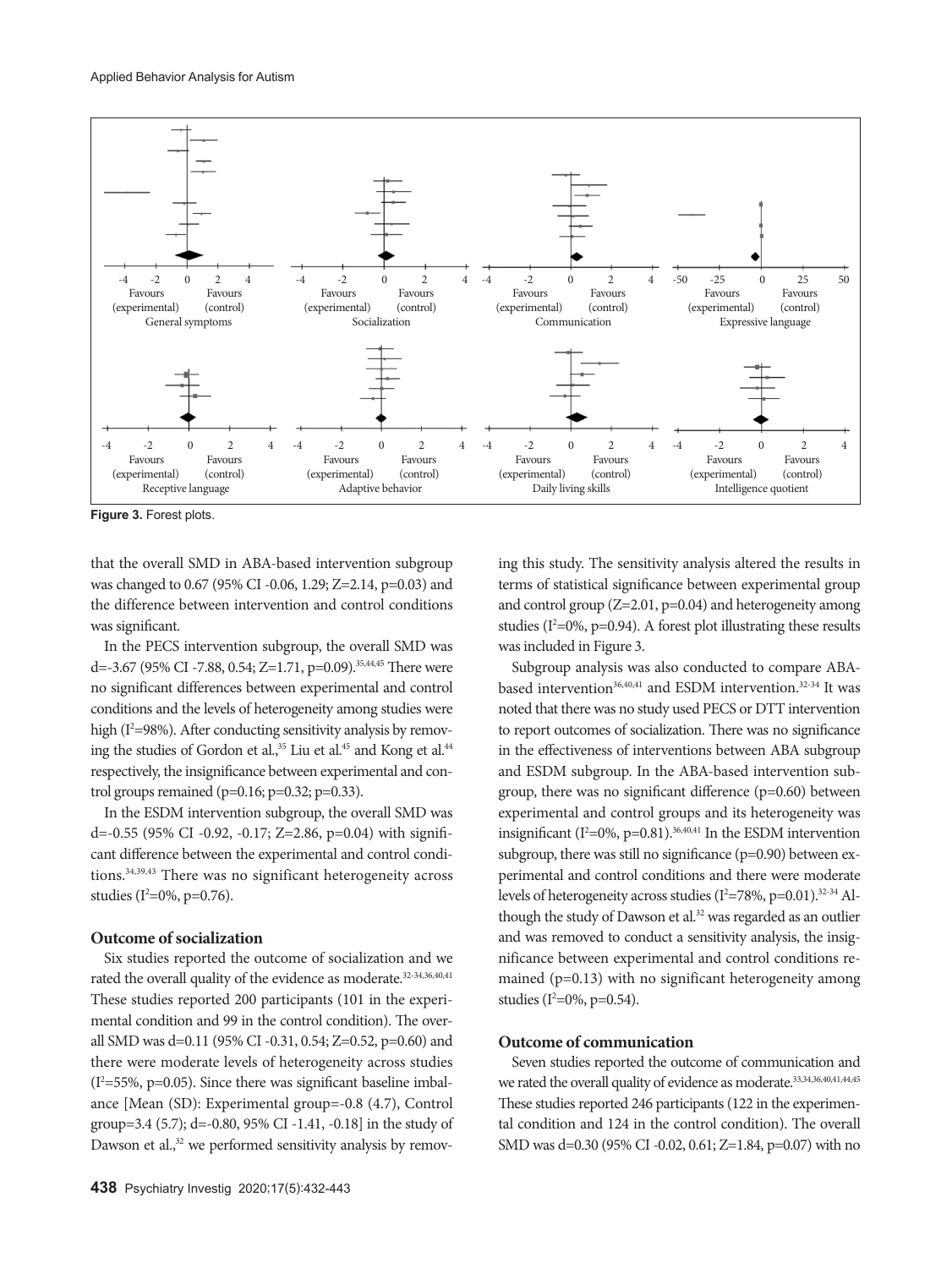significance between experimental and control conditions. There were low levels of heterogeneity across studies  $(I^2=33\%,$ p=0.18).

Since Estes et al.'s<sup>34</sup> study had significant baseline imbalance [Mean (SD): the experimental group=5.3 (20.2), the control group=10 (17.2); d=-0.24, 95% CI -0.92, 0.43], we performed a sensitivity analysis by removing Estes et al.'s<sup>34</sup> study. The heterogeneity among studies decreased  $(I^2=16\%,$ p=0.31) and the difference between experimental and control groups changed to be significant.

Among the seven studies that reported outcome of communication, three used ABA-based intervention,<sup>36,40,41</sup> two used ESDM33,34 and two used PECS.44,45 A subgroup analysis to compare ABA versus ESDM versus PECS interventions was conducted and differences among subgroups were insignificant (p=1.00). In ABA, ESDM and PECS subgroups, the differences between experimental and control groups were all insignificant ( $p=0.31$ ,  $p=0.16$ ,  $p=0.07$ ). A forest plot illustrating these results was included in Figure 3.

## **Outcome of expressive language**

Four studies reported the outcome of expressive language and we rated the overall quality of evidence as moderate.33,35,40,41 These studies reported 150 participants (78 in the experimental condition and 72 in the control condition). Among the four studies, two used ABA-based intervention,<sup>40,41</sup> one used ESDM33 and one used PECS.<sup>35</sup> Thus, we did not have adequate studies to carry out a subgroup analysis. Significant improvement was shown in the overall synthesis (p=0.01). The heterogeneity was significant (p<0.00001, I<sup>2</sup>=97%). Since Gordon et al.<sup>335</sup> study had significant baseline imbalance [Mean (SD): experimental group=0.9 (0.2), control group=7.5  $(0.1)$ ; d=-41.62, 95% CI -49.79, -33.45], we performed sensitivity analysis by removing it. The sensitivity analysis altered the result of heterogeneity ( $I^2$ =0%, p=0.39). A forest plot illustrating these results was included in Figure 3.

## **Outcome of receptive language**

Three studies reported the outcome of receptive language and we rated the overall quality of evidence as moderate.<sup>33,40,41</sup> These studies reported 96 participants (52 in the experimental condition and 44 in the control condition). Two of these studies chose ABA-based intervention<sup>40,41</sup> and one chose ESDM intervention.33 There was not significant heterogeneity across studies ( $I^2$ =0%, p=0.52) and we did not find significant effectiveness in the overall synthesis (p=0.84). A forest plot illustrating these results was included in Figure 3.

#### **Outcome of adaptive behavior**

Six studies reported the outcome of adaptive behavior and

we rated the overall quality of evidence as moderate.<sup>34,40,41,43-45</sup> These studies reported 210 participants (106 in the experimental condition and 104 in the control condition). Among the six studies, two used ABA-based intervention,<sup>40,41</sup> two used ESDM<sup>34,43</sup> and two used PECS.<sup>44,45</sup> The overall synthesis indicated insignificance between experimental and control conditions ( $p=0.93$ ) with insignificant heterogeneity ( $I^2=0\%$ , p=0.70). A subgroup analysis was conducted to compare the effectiveness of ABA, ESDM and PECS and it showed that there were no significant differences between experimental and control conditions in each subgroup (p=0.78, p=0.29, p=0.39). A forest plot illustrating these results was included in Figure 3.

#### **Outcome of daily living skills**

Five studies reported the outcome of daily living skills and we rated the overall quality of evidence as moderate.<sup>33,34,36,40,41</sup> These studies reported 77 participants (36 in the experimental condition and 41 in the control condition). Among the five studies, three used ABA-based intervention<sup>36,40,41</sup> and two used ESDM.33,34 The overall SMD was d=0.31 (95% CI -0.22, 0.84; Z=1.14, p=0.26) with no significant difference between the experimental and control conditions. As there were moderate levels of heterogeneity among studies and Dawson et al.'s<sup>33</sup> study showed significant baseline imbalance [Mean (SD): experimental group=-22.6 (11.9), control group=-28.8 (9.2)], we conduct a sensitivity analysis by removing it. It was noted that the heterogeneity among studies decreased  $(I^2=18%)$  and the differences between experimental and control groups remained insignificant (p=0.57). The subgroup analysis was used to compare the effectiveness of ABA and ESDM, and there were no significant differences between experimental and control conditions in each subgroup (p=0.43, p=0.47). A forest plot illustrating these results was included in Figure 3.

#### **Outcome of IQ**

Four studies reported the outcome of IQ and we rated the overall quality of evidence as moderate.<sup>34,36,40,41</sup> These studies reported 116 participants (57 in the experimental condition and 59 in the control condition). Three of these studies chose ABA-based intervention<sup>36,40,41</sup> and one chose ESDM intervention.<sup>34</sup> The heterogeneity test showed insignificant differences across studies ( $I^2$ =0%, p=0.78) and no significant effectiveness were found between experimental and control conditions in the overall synthesis ( $p=0.87$ ). A forest plot illustrating these results was included in Figure 3.

#### **Other outcomes**

In terms of verbal IQ, nonverbal IQ, restricted and repetitive behavior, and motor and cognition, there was no signifi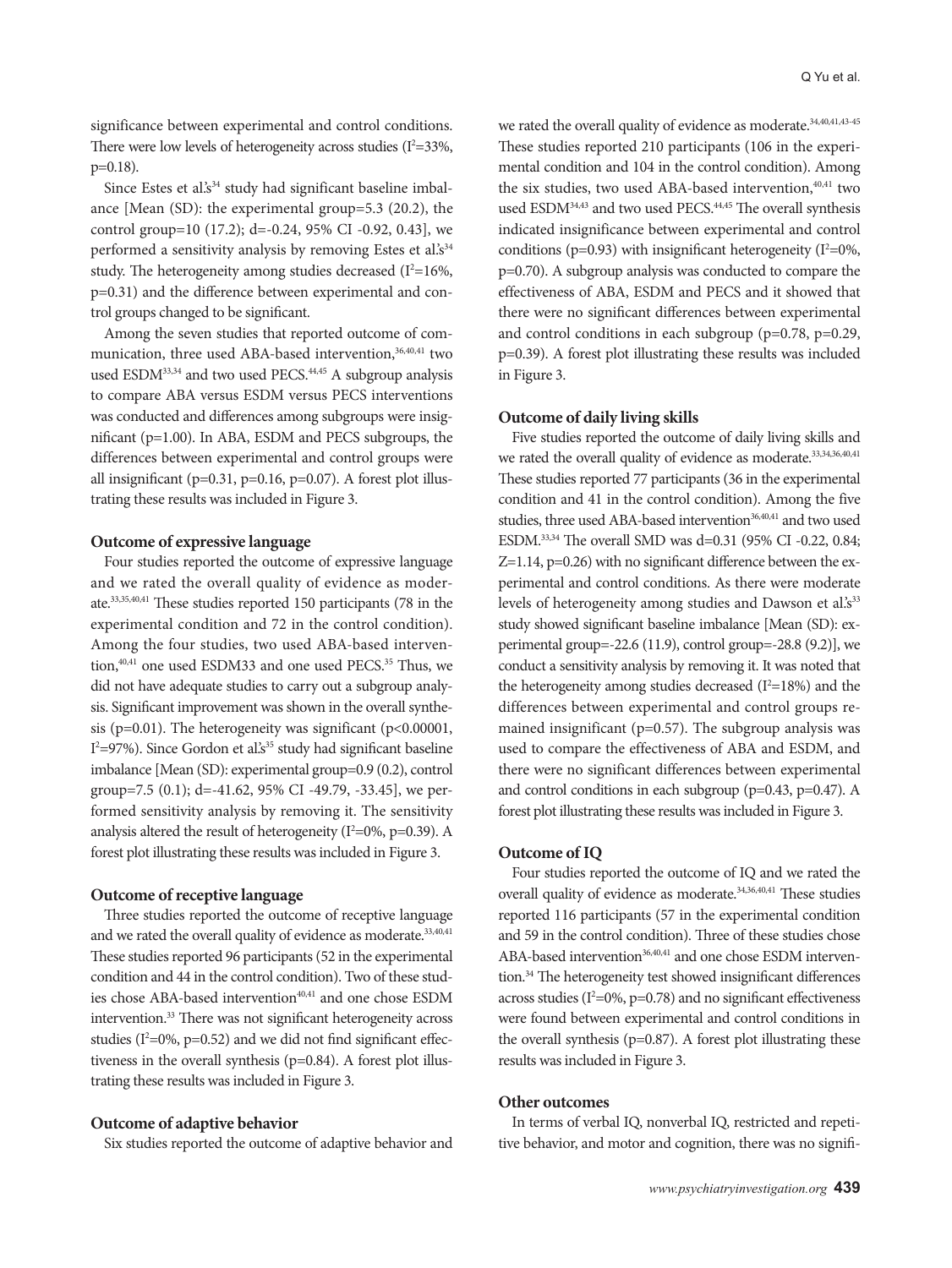cant difference in the effectiveness of interventions between experimental and control conditions. We did not carry on the following analysis because only two studies reported in each outcome measure ( $p=0.56$ ,  $p=0.65$ ,  $p=0.30$ ,  $p=0.32$ , p=0.57). For the outcomes that only one study recorded, we did not conduct any test with inadequate studies.

## **DISCUSSION**

We performed a meta-analysis of ABA-based studies (ABA, ESDM, PECS and DTT) in this study to investigate the overall effectiveness of the intervention programmers for children with ADS, and we observed no significant effects for the outcomes of general symptoms of ASD, receptive language, adaptive behavior, daily living skills, IQ, verbal IQ, nonverbal IQ, restricted and repetitive behavior, motor and cognition. However, significant effects were shown on socialization, communication and expressive language.

This study compared three types of ABA-based interventions (ABA, ESDM and PECS). Only one study reported relevant outcomes of DTT so that we could not include it in subgroup analysis. In ABA-based intervention subgroup and ESDM intervention subgroup, there were significant differences in the effectiveness between experimental and control conditions while PECS intervention not. ABA and ESDM did not have significant differences in the effectiveness on socialization and daily living skills. Additionally, all of ABA, ESDM, and PECS had no significant differences in effects on communication and adaptive behavior. As for other outcomes, there were not available studies to include in the analyses.

This study conducted a meta-analysis of ABA-based interventions (ABA, ESDM, PECS, and DTT) for children with ASD. Although several meta-analyses have assessed intervention programs related to ABA, all of them only chose one type of ABA-based interventions that could not comprehensively reflect the effectiveness and some of them included non-randomized controlled trials so that it would introduce significant bias in the data analysis. Moreover, the quality of evidence for all outcomes were moderate, resulting in more reliable evidence than that produced by previous studies.

The small number of available studies has been limited in the ability to make inferences in comparing the four types of ABA-based interventions and investigating each type of intervention's strengths and weaknesses in terms of important outcomes. This review also neglected the influences of participant baseline levels and parent participation.

Regarding the outcome of autism general symptoms of ASD in this study, we concluded that there was not enough evidence to support the effectiveness of ABA-based interventions for treating ASD. However, the results of subgroup analysis suggested that there was possibility of effectiveness in ABA subgroup and ESDM subgroup. A previous systematic review also showed the similar result.46 In the previous review, three types of interventions were targeted: 1) behavioral interventions-based essentially on learning theory and on ABA (limited to not only early intensive behavioral intervention, but also included ABA programs derived from it; 2) social-communication focused interventions, targeting social communication impairment, as the core symptom of ASD; 3) multimodal developmental interventions targeting a comprehensive range of children's development. In the subgroup analysis, the behavioral intervention subgroup included two studies that chose ABA-based interventions and suggested that there was not enough evidence to support the treatment effectiveness of ABA-based interventions.47,48 One of the two studies was included in our meta-analysis<sup>41</sup> and the other study was not included because its participants had no definite diagnosis of ASD. Even though both the previous study and our study have consistent conclusion, further study is still needed to accumulate evidence on the effect on general symptoms of ASD because of limited researches.

Regarding the outcomes of socialization, communication and expressive language in this study, we concluded that there was significant effectiveness of ABA-based interventions. The results on daily living skills did not show significant effectiveness of ABA-based interventions on this outcome. The results of Makrygianni et al's<sup>49</sup> study were consistent with our study: ABA-based interventions were moderately to very effective in improving communication skills (Effect Size: g=0.650) and expressive language skills (Effect Size: g=0.742), moderately effective in improving socialization (Effect Size: g=0.444), lowly effective in improving daily living skills (Effect Size: g=0.138). The effect size (ES) in previous studies was one of the indexes of magnitude and direction of the treatment effect.50-52 Specifically, ES constituted a quantitative assessment of the magnitude and the power of a phenomenon.<sup>53</sup> The type of ES, used in the present study, was the standardized mean change (ES<sub>change</sub>) which expressed the difference between preand post-treatment measures. Hedges<sup>54</sup> g was used to calculate the standardized mean change because it constituted a conservative estimate. For the interpretation of ES, Cohen provided Rules-of-Thumb suggesting that 0.2 represented a small ES, 0.5 represented a medium ES and 0.8 represented a large ES.<sup>51</sup>

Studies used quasi-experimental, within-subjects, and prepost design to evaluate the efficacy of ABA-based interventions on ASD. The remaining studies used a quasi-experimental between-groups pre-post design, comparing the performance of an experimental group, receiving ABA-based intervention while a control group received an eclectic or "treatment-as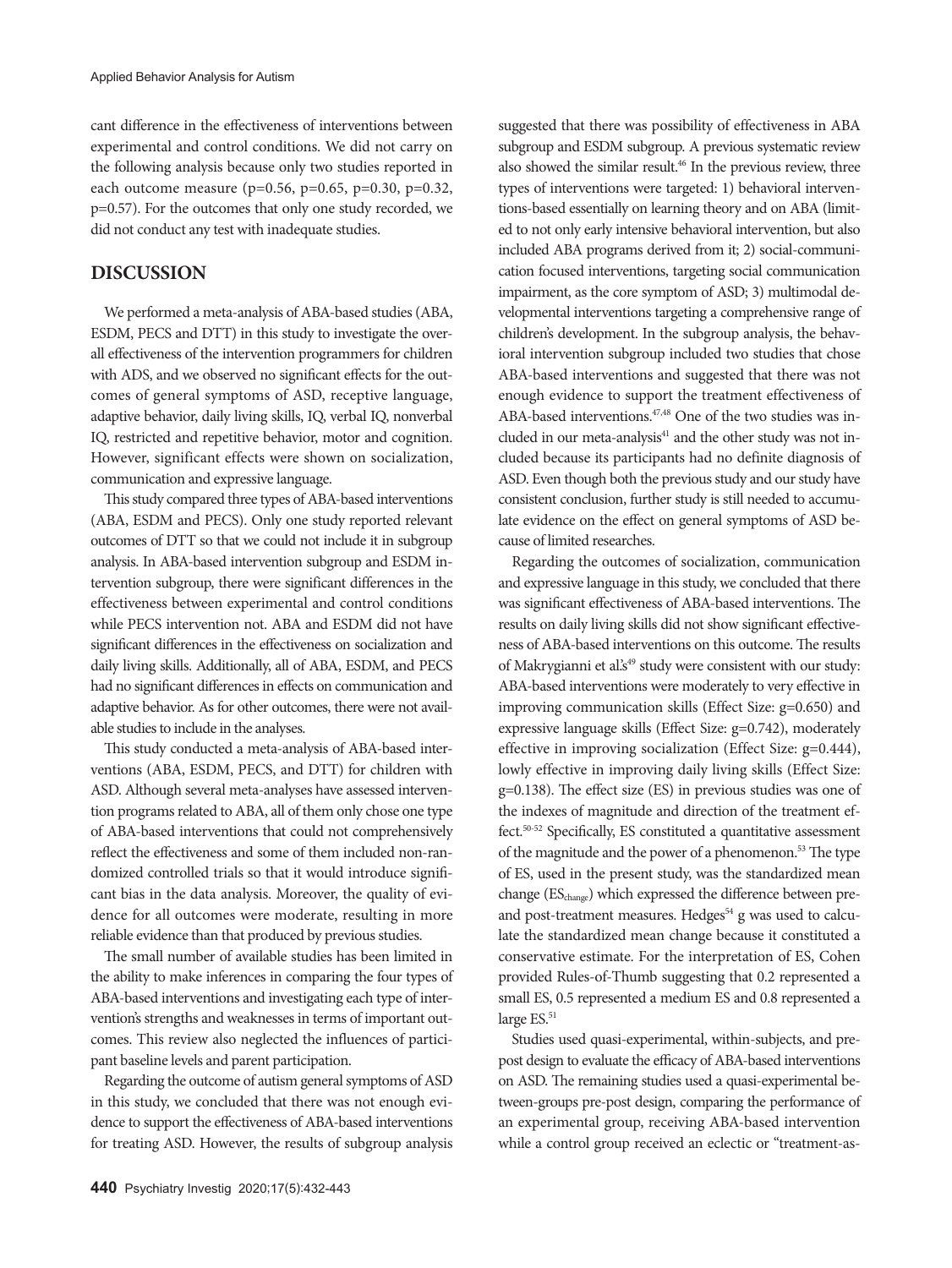usual" intervention. Only two studies used a random experimental between- groups pre-post design and were included in our meta-analysis.40,41 The outcomes in some studies were based on an assessment of larger number of studies and used more rigorous analyses to estimate mean effect sizes of each outcome. However, due to the selection bias of the included studies, larger sample randomized control trials are still needed. For the outcomes of IQ, verbal IQ, nonverbal IQ, restricted and repetitive behavior and motor, we did not find relevant studies to compare and analyze.

The present study also demonstrated the insignificant effectiveness of ABA-based interventions for children with ASD on receptive language, adaptive behavior and cognition, which was consistent with the previous study.<sup>55</sup> In the previous study, thirteen studies met the inclusion criteria and six of them were randomized comparison trials with adequate methodologic quality. Meta-analysis of 4 studies concluded it when compared with standard care. ABA intervention programs did not significantly improve the cognitive outcomes of children in the experimental group who scored a SMD of 0.38 (95% CI 0.09 to 0.84; p=0.11), for receptive language; SMD of 0.29 (95% CI 0.17 to 0.74; p=0.22) or adaptive behavior; SMD of 0.39 (95% CI 0.16 to 0.77; p=0.20). Among the four included studies, two studies were not eligible for this review because they excluded children with ASD who had an IQ score less than 50<sup>56,57</sup> and the others were included in this review.<sup>40,41</sup> Thus, currently, there is inadequate evidence that ABA-based interventions have better outcomes than standard care for children with ASD on receptive language, adaptive behavior and cognition.

Additionally, we found that long-term, comprehensive ABA-based interventions were beneficial to lifelong development of children with ASD. In Virués-Ortega's study, the results suggested that long-term, comprehensive ABA-based intervention led to (positive) medium to large effects in terms of intellectual functioning, language development, acquisition of daily living skills and social functioning in children with ASD.58 Although favorable effects were apparent across all outcomes, language-related outcomes (IQ, receptive and expressive language, communication) were superior to nonverbal IQ, social functioning and daily living skills, with effect sizes approaching 1.5 for receptive and expressive language and communication skills. Dose-dependent effect sizes were apparent by levels of total treatment hours for language and adaptation composite scores. In Roth et al. $s<sup>59</sup>$  study, adolescents and adults with ASD were included and the results suggested that the behavioral interventions in the areas of academic skills, adaptive skills, problem behavior interventions in the areas of academic skills, adaptive skills, problem behavior, phobic avoidance, social skills, and vocational skills had medium-to-strong effect sizes. Medium-to-high confidence in findings was noted for 81% of the studies in the meta-analysis; however, three-fourths of the reviewed studies did not include treatment integrity, which may affect the ability to draw conclusion about the effectiveness of the interventions. Therefore, it is necessary for children with ASD to ensure long-term adherence to treatment, for ABA-based interventions may have slower effect.

It was also noted that parental synchrony and sensitivity played a role in helping mediators enhance the communication and social interaction of children with ASD<sup>60</sup> and in the effectiveness of enhancing children's reciprocity of social interaction toward others not only in Aldred et al.<sup>61</sup> and Green et al.,<sup>62</sup> but also in the other studies.<sup>63-67</sup> However, our study did not consider the influences of parental synchrony and sensitivity, which should be improved in the further study.

This review suggested that the outcomes of socialization, communication and expressive language may be promising targets for ABA-based interventions involving children with ASD. However, significant effects for the outcomes of general symptoms of ASD, receptive language, adaptive behavior, daily living skills, IQ, verbal IQ, nonverbal IQ, restricted and repetitive behavior, motor and cognition were not observed. The small number of studies included in the present study were limited in the ability to make inferences when comparing ABA, ESDM, PECS and DTT interventions for children with ASD and investigating the strengths and weaknesses of each type of intervention in terms of important outcomes. More methodologically rigorous researches will be necessary to ascertain the precise potential of ABA-based interventions for children with ASD.

#### Acknowledgments

This study was supported by the Joint Construction Project of Henan Medical Science and Technology Research Plan (No.2018020223).

#### Conflicts of Interest

The authors have no potential conflicts of interest to disclose.

#### Author Contributions

Conceptualization: Qian Yu. Data curation: Enyao Li, Liguo Li, Weiyi Liang. Formal analysis: Weiyi Liang. Investigation: Weiyi Liang. Methodology: Qian Yu. Project administration: Qian Yu. Resources: Qian Yu. Software: Weiyi Liang. Supervision: Qian Yu. Validation: Qian Yu. Visualization: Qian Yu. Writing—original draft: Weiyi Liang, Qian Yu. Writing—review & editing: Qian Yu.

#### ORCID iDs

| Qian Yu     | https://orcid.org/0000-0001-8882-1994 |
|-------------|---------------------------------------|
| Enyao Li    | https://orcid.org/0000-0001-7804-4984 |
| Liguo Li    | https://orcid.org/0000-0003-2794-6587 |
| Weiyi Liang | https://orcid.org/0000-0002-8278-355X |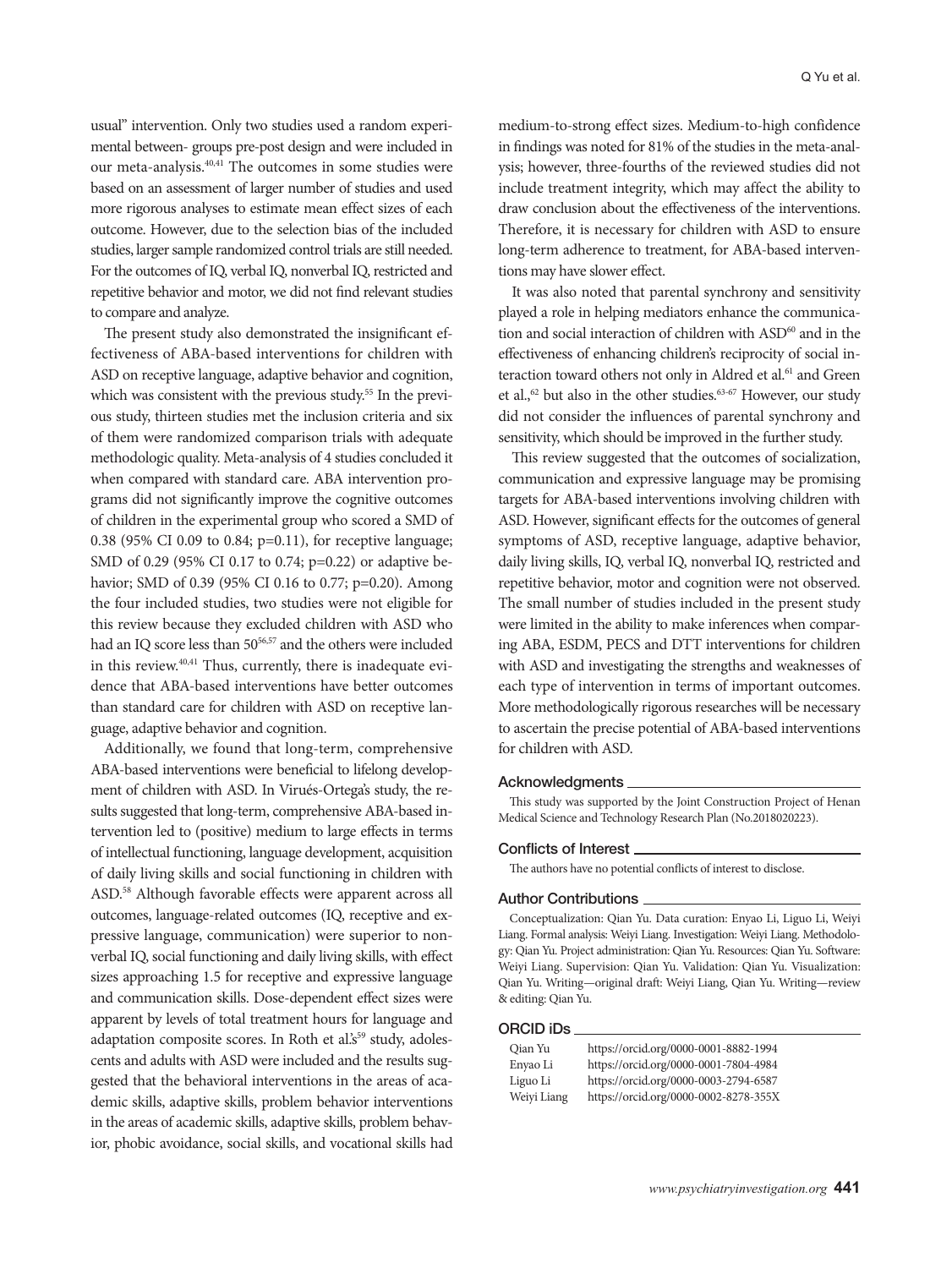#### **REFERENCES**

- 1. American Psychiatric Association. Diagnostic and Statistical Manual of Mental Disorders (5th Edition). Washington, DC: American Psychiatric Publishing; 2013.
- 2. Centers for Disease Control and Prevention. Prevalence of autism spectrum disorder among children aged 8 years – Autism and developmental disabilities monitoring network, 11 sites, United States, 2014. Morbidity and Mortality Weekly Report Surveillance Summaries, April 27th, 2018.
- 3. Simonoff E, Pickles A, Charman T, Chandler S, Loucas T, Baird G. Psychiatric disorders in children with autism spectrum disorders: prevalence, comorbidity, and associated factors in a population-derived sample. J Am Acad Child Adolesc Psychiatry 2008;47:921-929.
- 4. Maskey M, Warnell F, Parr JR, Le Couteur A, McConachie H. Emotional and behavioural problems in children with autism spectrum disorder. J Autism Dev Disord 2012;43:851-859.
- 5. Pearson DA, Loveland KA, Lachar D, Lane DM, Reddoch SL, Mansour R, et al. A comparison of behavioral and emotional functioning in children and adolescents with autistic disorder and PDD-NOS. Child Neuropsychol 2006;12:321-333.
- 6. Green VA, Pituch KA, Itchon J, Choi A, O'Reilly M, Sigafoos J. Internet survey of treatments used by parents of children with autism. Res Dev Disabil 2006;27:70-84.
- 7. Hess KL, Morrier MJ, Heflin LJ, Ivey ML. Autism treatment survey: services received by children with autism spectrum disorders in public school classrooms. J Autism Dev Disord 2008;38:961-971.
- 8. Foxx RM. Applied behavior analysis treatment of autism: the state of art. Child Adolesc Psychiatr Clin N Am 2008;17:821-834.
- 9. Howlin P. Interventions for people with autism: recent advances. Adv Psychiatr Treat 1997;3:94-102.
- 10. Schechtman MA. Scientifically unsupported therapies in the treatment of young children with Autism Spectrum Disorders. Pediatr Ann 2007;36:497-505.
- 11. Smith T. Outcome of early intervention for children with autism. Clin Psychol Sci Pract 1999;6:33-49.
- 12. Baer DM, Wolf MM. Some still-current dimensions of applied behavior analysis. J Appl Behav Anal 1987;20:313-327.
- 13. Baer DM, Wolf MM, Risley TR. Some current dimensions of applied behavior analysis. J Appl Behav Anal 1968;1:91-97.
- 14. Cooper JO, Heron TE, Heward WL. Definition and Characteristics of Applied Behavior Analysis. In: Cooper JO, Heron TE, Heward WL, Editors. Applied Behavior Analysis. 2nd Edition. Upper Saddle River, NJ: Pearson, 2007, p.2-23.
- 15. Shook GL. An examination of the integrity and future of the Behavior Analyst Certification Board credentials. Behav Modif 2005;29:562- 574.
- 16. Fenske EC, Zalenski S, Krantz PJ, McClannahan LE. Age at intervention and treatment outcome for autistic children in a comprehensive intervention program. Res Dev Disabil 1985;549-558.
- 17. Lovaas OI. Behavioral treatment and normal educational and intellectual functioning in young autistic children. J Consult Clin Psychol 1987;55:3-9.
- 18. Remington B, Hastings RP, Kovshoff H, degli Espinosa F, Jahr E, Brown T, et al. Early intensive behavioral intervention: outcomes for children with autism and their parents after two years. Am J Ment Retard 2007;112:418-438.
- 19. Smith M, Rogers S, Dawson G. The Early Start Denver Model: A Comprehensive Early Intervention Approach for Toddlers with Autism. In: Handleman JS, Harris SL, Editors. Preschool Education Programs for Children with Autism. 3. Austin, TX: Pro-Ed Corporation Inc, 2008, p.65-101.
- 20. Angermeier K, Schlosser RW, Luiselli JK, Harrington C, Carter B. Effects of iconicity on requesting with the Picture Exchange Communication System in children with autism spectrum disorder. Res Autism

Spectrum Disord 2008;2:430-446.

- 21. Smith T. Discrete trial training in the treatment of autism. Focus Autism Dev Disabil 2001;16:86-92.
- 22. Mohammadzaheri FM, Koegel LK, Rezaee M, Rafiee SM. A randomized clinical trial comparison between Pivotal Response Treatment (PRT) and structured Applied Behavior Analysis (ABA) intervention for children with autism. J Autism Dev Disord 2014;44:2769-2777.
- 23. Schiavo JH. PROSPERO: an international register of systematic review protocols. Med Ref Serv Q 2019;38:171-180.
- 24. Moher D, Shamseer L, Clarke M, Ghersi D, Liberati A, Petticrew M, et al. Preferred reporting items for systematic review and meta-analysis protocols (PRISMAP) 2015 statement. Syst Rev 2015;4:1.
- 25. Higgins JP, Green S. Cochrane Handbook for Systematic Reviews of Interventions. Chichester: Wiley Online Library; 2008.
- 26. Liberati A, Altman DG, Tetzlaff J, Mulrow C, Gotzsche PC, Ioannidis JPA, et al. The PRISMA statement for reporting systematic reviews and meta-analyses of studies that evaluate health care interventions: explanation and elaboration. PLos Med 2009;6:e1000100.
- 27. Higgins JPT, Green S. Cochrane Handbook for Systematic Reviews of Interventions Version 5.1.0. Available at: http://handbook.cochrane. org/. Accessed March 20, 2011.
- 28. Higgins JP, Thompson SG, Deeks JJ, Altman DG. Measuring inconsistency in meta-analyses. BMJ 2003;327:557-560.
- 29. DerSimonian R, Laird N. Meta-analysis in clinical trials. Control Clin Trials 1986;7:177-188.
- 30. Cohen J. Statistical Power Analysis in the Behavioral Sciences. 2nd Edition. Hillsdale: Lawrence Erlbaum Associates, Inc; 1988.
- 31. Macaskill P, Walter SD, Irwig L. A comparison of methods to detect publication bias in meta-analysis. Stat Med 2001;20:641-654.
- 32. Dawson G, Jones EJ, Merkle K, Venema K, Lowy R, Faja S, et al. Early behavioral intervention is associated with normalized brain activity in young children with autism. J Am Acad Child Adolesc Psychiatry 2012;51:1150-1159.
- 33. Dawson G, Rogers S, Munson J, Smith M, Winter J, Greenson J, et al. Randomized, controlled trial of an intervention for toddlers with autism: the Early Start Denver Model. Pediatrics 2009;125:e17-e23.
- 34. Estes A, Munson J, Rogers SJ, Greenson J, Winter J, Dawson G. Longterm outcomes of early intervention in 6-year- old children with autism spectrum disorder. J Am Acad Child Adolesc Psychiatry 2015;54:580-587.
- 35. Gordon K, Pasco G, McElduff F, Wade A, Howlin P, Charman T. A communication-based intervention for nonverbal children with autism: what changes? Who benefits? J Consult Clin Psychol 2011;79:447- 457.
- 36. Grindle CF, Hastings RP, Saville M, Hughes JC, Huxley K, Kovshoff H, et al. Outcomes of a behavioral education model for children with autism in a mainstream school setting. Behav Modif 2012;36:298-319.
- 37. Hamdan MA. Developing a proposed training program based on discrete trial training (DTT) to improve the non-verbal communication skills in children with autism spectrum disorder (ASD). Int J Spec Educ 2018;33:579-591.
- 38. Leaf JB, Leaf, JA, Milne C, Taubman M, Oppenheim-Leaf M, Torres N, et al. An evaluation of a behaviorally based social skills group for individuals diagnosed with autism spectrum disorder. J Autism Dev Disord 2017;47:243-259.
- 39. Li HH, Li CL, Gao D, Pan XY, DU L, Jia FY. Preliminary application of early start denver model in children with autism spectrum disorder. Chin J Contemp Pediatr 2018;20:793-798.
- 40. Sallows GO, Graupner TD. Intensive behavioral treatment for children with autism: four- year outcome and predictors. Am J Ment Retard 2005;110:417-438.
- 41. Smith T, Groen AD, Wynn JW. Randomized trial of intensive early intervention for children with Pervasive Developmental Disorder. Am J Ment Retard 2000;105:269-285.
- 42. Yan HH. The effect of behavioral analysis therapy on children with au-